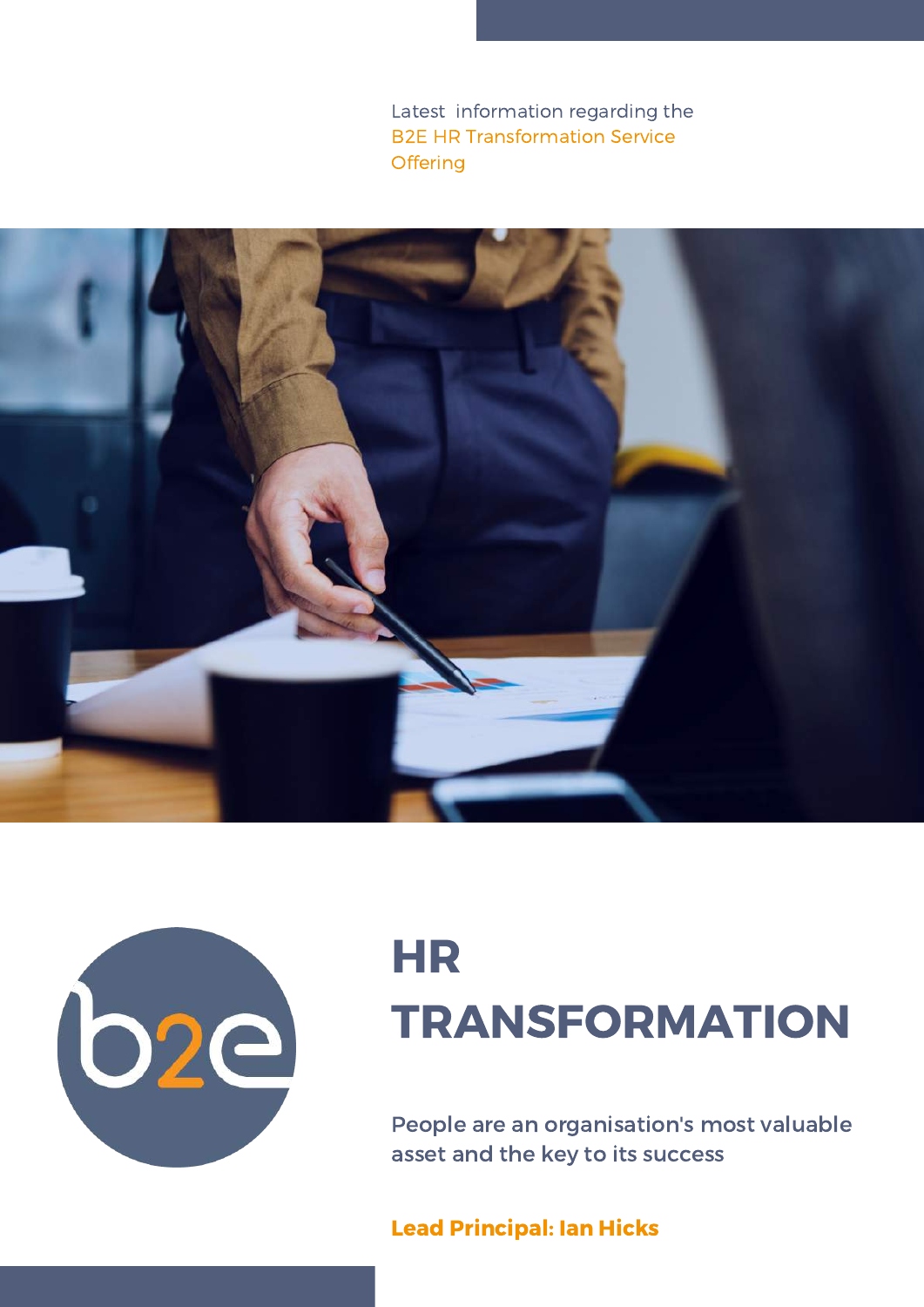## HR TRANSFORMATION **OVERVIEW**

The challenges facing HR Functions in today's organisations are as great as ever but equally they can provide great opportunities. Whether it is a need to respond to ever greater cost cutting and efficiency or whether the competitiveness of the organisation rests on attracting the brightest and best of the Millennials generation, standing still is not an option.

But every organisation is different so simply emulating the competition or the current trend is rarely going to deliver any real, lasting value. Therefore, if the level of change required is Transformational, the right approach is going to need to be deeply and thoroughly thought through.

### TYPICAL CHALLENGES

Take a mid-sized corporate, perhaps spread across multiple sites in the UK or Europe. The shift towards a HR Business Partner model may have stalled and while the HR Service Centre is well established, satisfaction across the business is mediocre and the slick, online experience of new staff coming into the main competitor's business is increasingly highlighting the lack of investment and invention in keeping this HR team on the front foot, driving the People agenda. The trigger to address this situation could come from new leadership, from a step change in the scale or structure of the business, or it could be the opportunity of investment in other backoffice functions such as a change of ERP solution or IT-led push towards the Cloud.



Whatever the drivers and catalyst, making substantial step changes in the value HR adds to the business will be complex, will require attention to detail, hard work and will be a significant drain on the already overstretched team, so the choice of where to seek help will be critical.

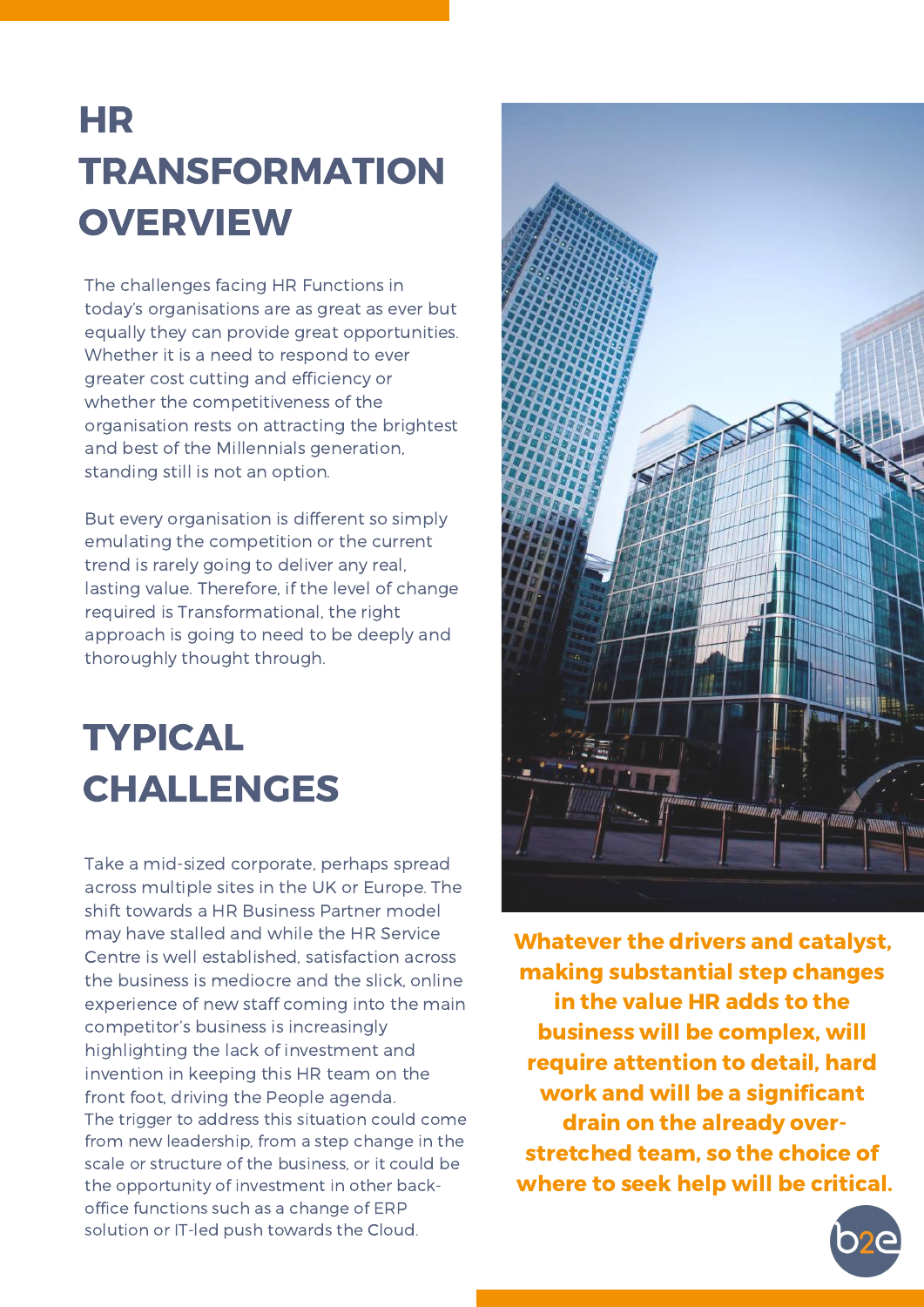### UNIQUE SOLUTIONS

B2E Consulting places a strong emphasis on shaping HR Transformation within the context of the whole HR Function, its strategy and its real operational constraints, not just putting in a new system or reworking some key processes in isolation. B2E brings together talented HR and Transformation specialists with broad experience of creating innovative, effective and deeply pragmatic HR Transformation initiatives across a wide range of industry sectors and types of blue-chip organisations.

### 6 'S' TRANSFORMATION MODEL



Ian Hicks is the B2E Consulting Principal leading the HR Transformation Service Offering. Ian has an extensive track record of delivering HR Transformation and HR Systems projects across

varied industry sectors. Clients include BP, Standard Chartered Bank, EDF Energy and London South Bank University. He has exceptional knowledge and experience of assessing, designing and delivering HR Organisation Design, HR Process change, Shared Services solutions and improving HR Data management (migrations & HR Analytics). He has managed HR systems as a Line Manager and has initiated and implemented projects directly on or interfacing to most current HRIS platforms including Cloud solutions. Ian was previously an Accenture Change Manager, holds an MBA from Cranfield School of Business and is a qualified Project Manager.

#### **CONTEXT**

The client's challenge has arisen from a period of sustained growth through which the HR team has struggled with systems and processes originally designed for an organization of half this size.



Where most impact can be immediately achieved is within the HR Service Centre and with improvements in Payroll processing to reduce complexity. Addressing these buys time for the new system assessment and possible RFP and procurement process.



Our community of over 20,000 high calibre, expert consultants, allows us to select specialist teams to focus on providing a structured, thorough and unbiased assessment of your HR context and performance. We recommend solutions we can deliver, leveraging our unique business model of quality and value for money.